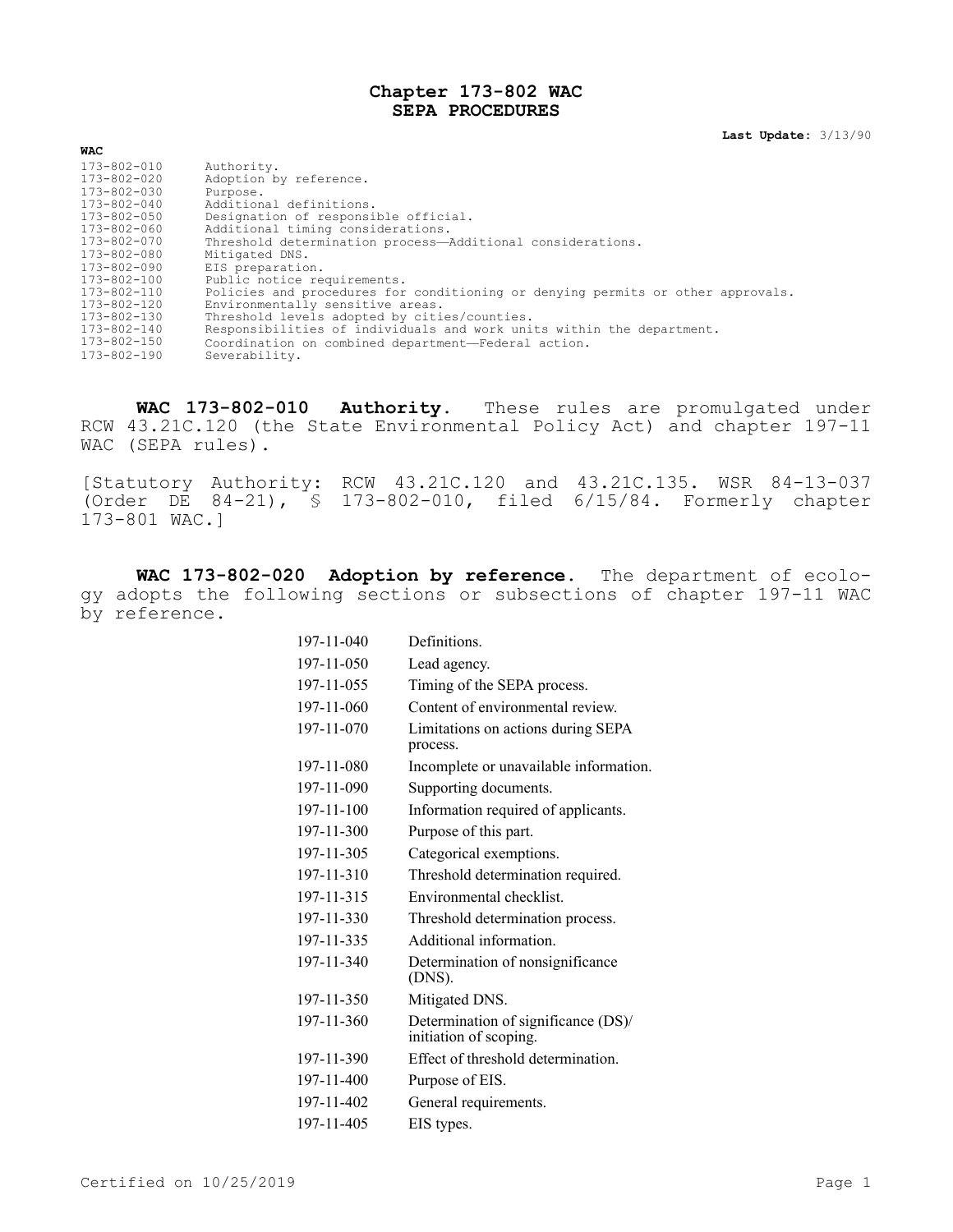| 197-11-406 | EIS timing.                                                |
|------------|------------------------------------------------------------|
| 197-11-408 | Scoping.                                                   |
| 197-11-410 | Expanded scoping. (Optional)                               |
| 197-11-420 | EIS preparation.                                           |
| 197-11-425 | Style and size.                                            |
| 197-11-430 | Format.                                                    |
| 197-11-435 | Cover letter or memo.                                      |
| 197-11-440 | EIS contents.                                              |
| 197-11-442 | Contents of EIS on nonproject<br>proposals.                |
| 197-11-443 | EIS contents when prior nonproject<br>EIS.                 |
| 197-11-444 | Elements of the environment.                               |
| 197-11-448 | Relationship of EIS to other<br>considerations.            |
| 197-11-450 | Cost-benefit analysis.                                     |
| 197-11-455 | Issuance of DEIS.                                          |
| 197-11-460 | Issuance of FEIS.                                          |
| 197-11-500 | Purpose of this part.                                      |
| 197-11-502 | Inviting comment.                                          |
| 197-11-504 | Availability and cost of environmental<br>documents.       |
| 197-11-508 | SEPA register.                                             |
| 197-11-535 | Public hearings and meetings.                              |
| 197-11-545 | Effect of no comment.                                      |
| 197-11-550 | Specificity of comments.                                   |
| 197-11-560 | FEIS response to comments.                                 |
| 197-11-570 | Consulted agency costs to assist lead<br>agency.           |
| 197-11-600 | When to use existing environmental<br>documents.           |
| 197-11-610 | Use of NEPA documents.                                     |
| 197-11-620 | Supplemental environmental impact<br>statement-Procedures. |
| 197-11-625 | Addenda-Procedures.                                        |
| 197-11-630 | Adoption-Procedures.                                       |
| 197-11-635 | Incorporation by reference-<br>Procedures.                 |
| 197-11-640 | Combining documents.                                       |
| 197-11-650 | Purpose of this part.                                      |
| 197-11-655 | Implementation.                                            |
| 197-11-660 | Substantive authority and mitigation.                      |
| 197-11-680 | Appeals.                                                   |
| 197-11-700 | Definitions.                                               |
| 197-11-702 | Act.                                                       |
| 197-11-704 | Action.                                                    |
| 197-11-706 | Addendum.                                                  |
| 197-11-708 | Adoption.                                                  |
| 197-11-710 | Affected tribe.                                            |
| 197-11-712 | Affecting.                                                 |
| 197-11-714 | Agency.                                                    |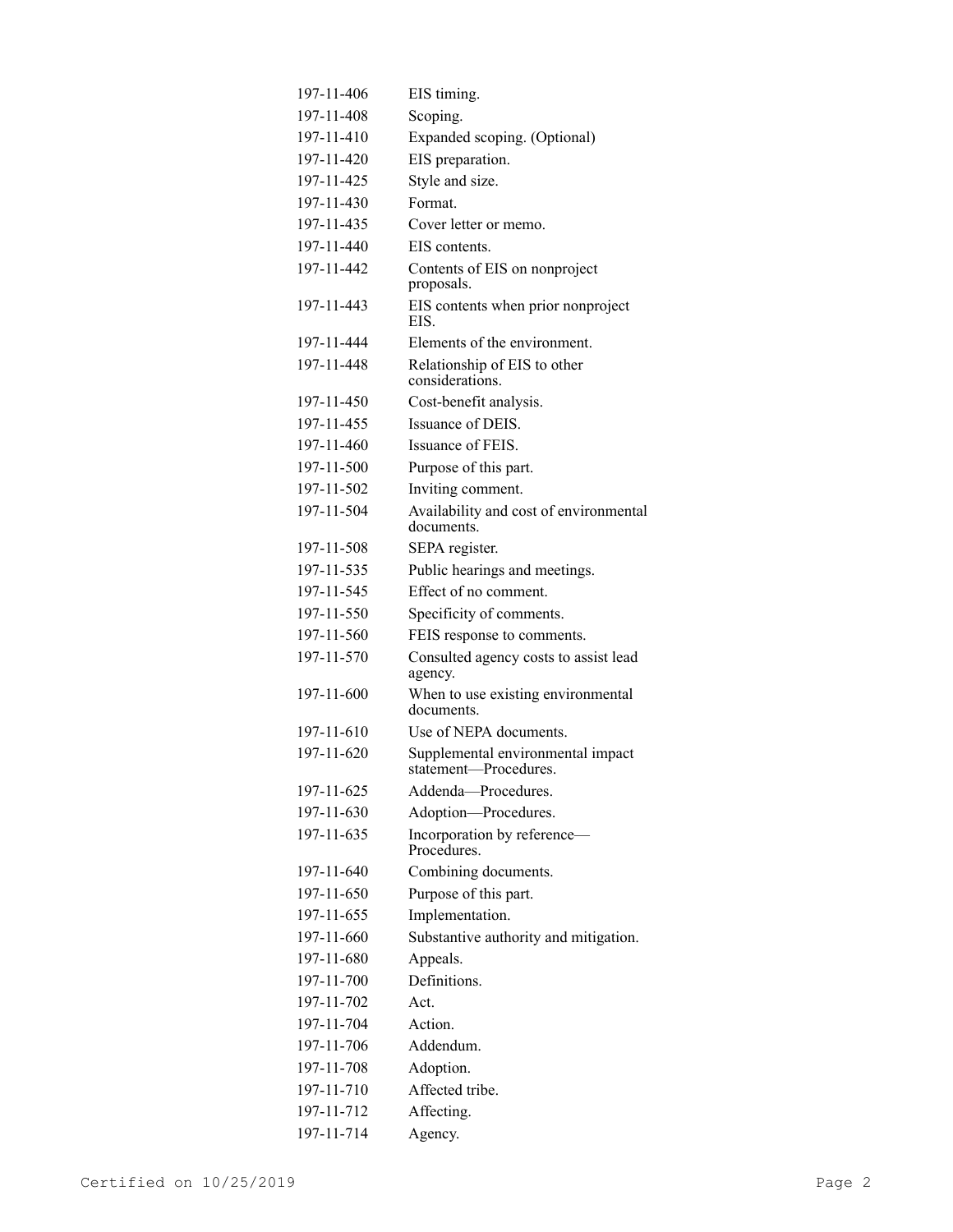| 197-11-716 | Applicant.                                                             |
|------------|------------------------------------------------------------------------|
| 197-11-718 | Built environment.                                                     |
| 197-11-720 | Categorical exemption.                                                 |
| 197-11-722 | Consolidated appeal.                                                   |
| 197-11-724 | Consulted agency.                                                      |
| 197-11-726 | Cost-benefit analysis.                                                 |
| 197-11-728 | County/city.                                                           |
| 197-11-730 | Decisionmaker.                                                         |
| 197-11-732 | Department.                                                            |
| 197-11-734 | Determination of nonsignificance<br>(DNS).                             |
| 197-11-736 | Determination of significance (DS).                                    |
| 197-11-738 | EIS.                                                                   |
| 197-11-740 | Environment.                                                           |
| 197-11-742 | Environmental checklist.                                               |
| 197-11-744 | Environmental document.                                                |
| 197-11-746 | Environmental review.                                                  |
| 197-11-748 | Environmentally sensitive area.                                        |
| 197-11-750 | Expanded scoping.                                                      |
| 197-11-752 | Impacts.                                                               |
| 197-11-754 | Incorporation by reference.                                            |
| 197-11-756 | Lands covered by water.                                                |
| 197-11-758 | Lead agency.                                                           |
| 197-11-760 | License.                                                               |
| 197-11-762 | Local agency.                                                          |
| 197-11-764 | Major action.                                                          |
| 197-11-766 | Mitigated DNS.                                                         |
| 197-11-768 | Mitigation.                                                            |
| 197-11-770 | Natural environment.                                                   |
| 197-11-772 | NEPA.                                                                  |
| 197-11-774 | Nonproject.                                                            |
| 197-11-776 | Phased review.                                                         |
| 197-11-778 | Preparation.                                                           |
| 197-11-780 | Private project.                                                       |
| 197-11-782 | Probable.                                                              |
| 197-11-784 | Proposal.                                                              |
| 197-11-786 | Reasonable alternative.                                                |
| 197-11-788 | Responsible official.                                                  |
| 197-11-790 | SEPA.                                                                  |
| 197-11-792 | Scope.                                                                 |
| 197-11-793 | Scoping.                                                               |
| 197-11-794 | Significant.                                                           |
| 197-11-796 | State agency.                                                          |
| 197-11-797 | Threshold determination.                                               |
| 197-11-799 | Underlying governmental action.                                        |
| 197-11-800 | Categorical exemptions.                                                |
| 197-11-810 | Exemptions and nonexemptions<br>applicable to specific state agencies. |
| 197-11-855 | Department of ecology.                                                 |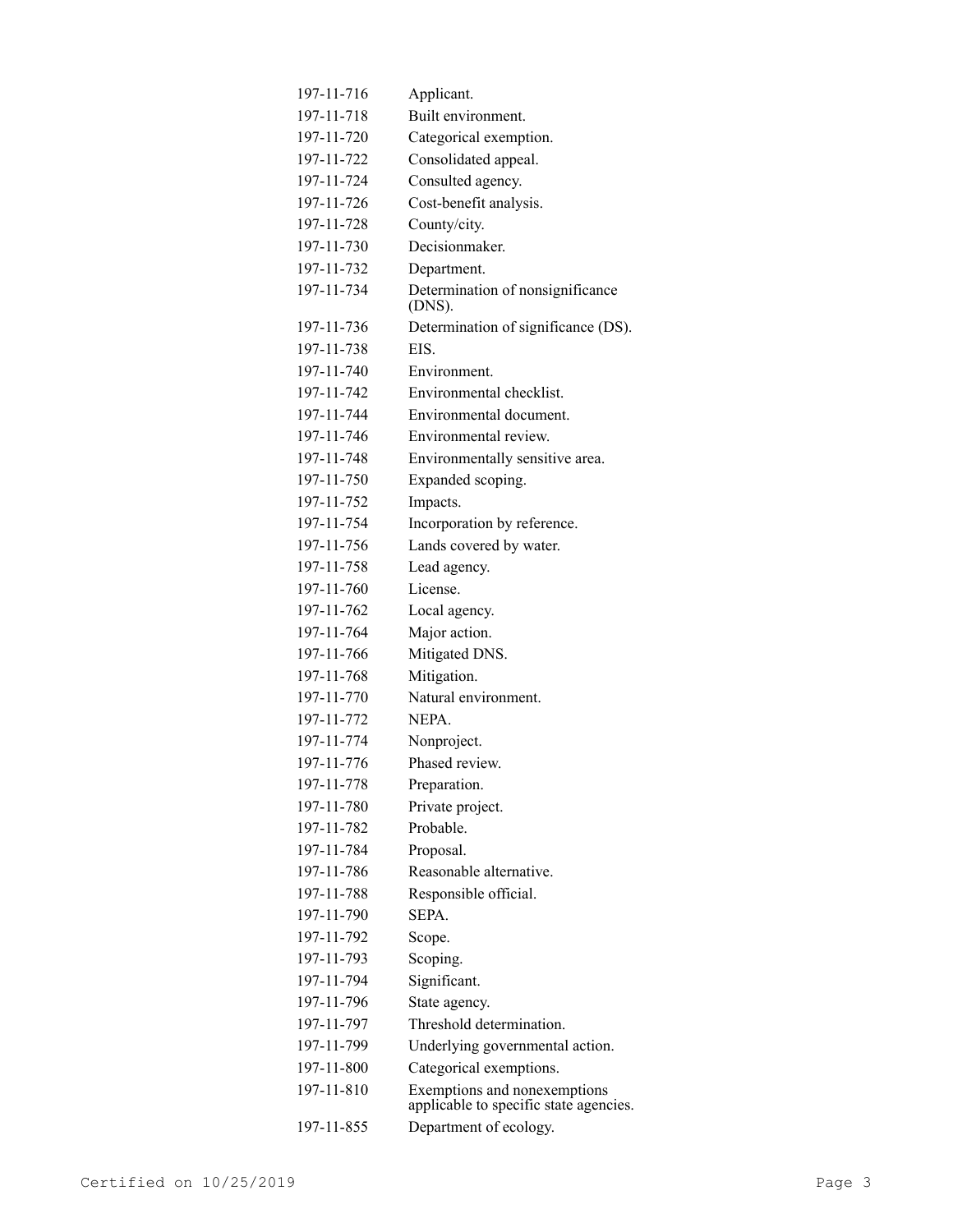| 197-11-880 | Emergencies.                                                                                                                         |
|------------|--------------------------------------------------------------------------------------------------------------------------------------|
| 197-11-890 | Petitioning DOE to change<br>exemptions.                                                                                             |
| 197-11-900 | Purpose of this part.                                                                                                                |
| 197-11-908 | Environmentally sensitive areas.                                                                                                     |
| 197-11-912 | Procedures on consulted agencies.                                                                                                    |
| 197-11-916 | Application to ongoing actions.                                                                                                      |
| 197-11-917 | Relationship to chapter 197-10 WAC.                                                                                                  |
| 197-11-920 | Agencies with environmental expertise.                                                                                               |
| 197-11-922 | Lead agency rules.                                                                                                                   |
| 197-11-924 | Determining the lead agency.                                                                                                         |
| 197-11-926 | Lead agency for governmental<br>proposals.                                                                                           |
| 197-11-928 | Lead agency for public and private<br>proposals.                                                                                     |
| 197-11-930 | Lead agency for private projects with<br>one agency with jurisdiction.                                                               |
| 197-11-932 | Lead agency for private projects<br>requiring licenses from more than one<br>agency, when one of the agencies is a<br>county/city.   |
| 197-11-934 | Lead agency for private projects<br>requiring licenses from a local agency,<br>not a county/city, and one or more state<br>agencies. |
| 197-11-936 | Lead agency for private projects<br>requiring licenses from more than one<br>state agency.                                           |
| 197-11-938 | Lead agencies for specific proposals.                                                                                                |
| 197-11-940 | Transfer of lead agency status to a state<br>agency.                                                                                 |
| 197-11-942 | Agreements on lead agency status.                                                                                                    |
| 197-11-944 | Agreements on division of lead agency<br>duties.                                                                                     |
| 197-11-946 | DOE resolution of lead agency<br>disputes.                                                                                           |
| 197-11-948 | Assumption of lead agency status.                                                                                                    |
| 197-11-960 | Environmental checklist.                                                                                                             |
| 197-11-965 | Adoption notice.                                                                                                                     |
| 197-11-970 | Determination of nonsignificance<br>(DNS).                                                                                           |
| 197-11-980 | Determination of significance and<br>scoping notice (DS).                                                                            |
| 197-11-985 | Notice of assumption of lead agency<br>status.                                                                                       |
| 197-11-990 | Notice of action.                                                                                                                    |

[Statutory Authority: RCW 43.21C.120 and 43.21C.135. WSR 84-13-037 (Order DE 84-21), § 173-802-020, filed 6/15/84. Formerly chapter 173-801 WAC.]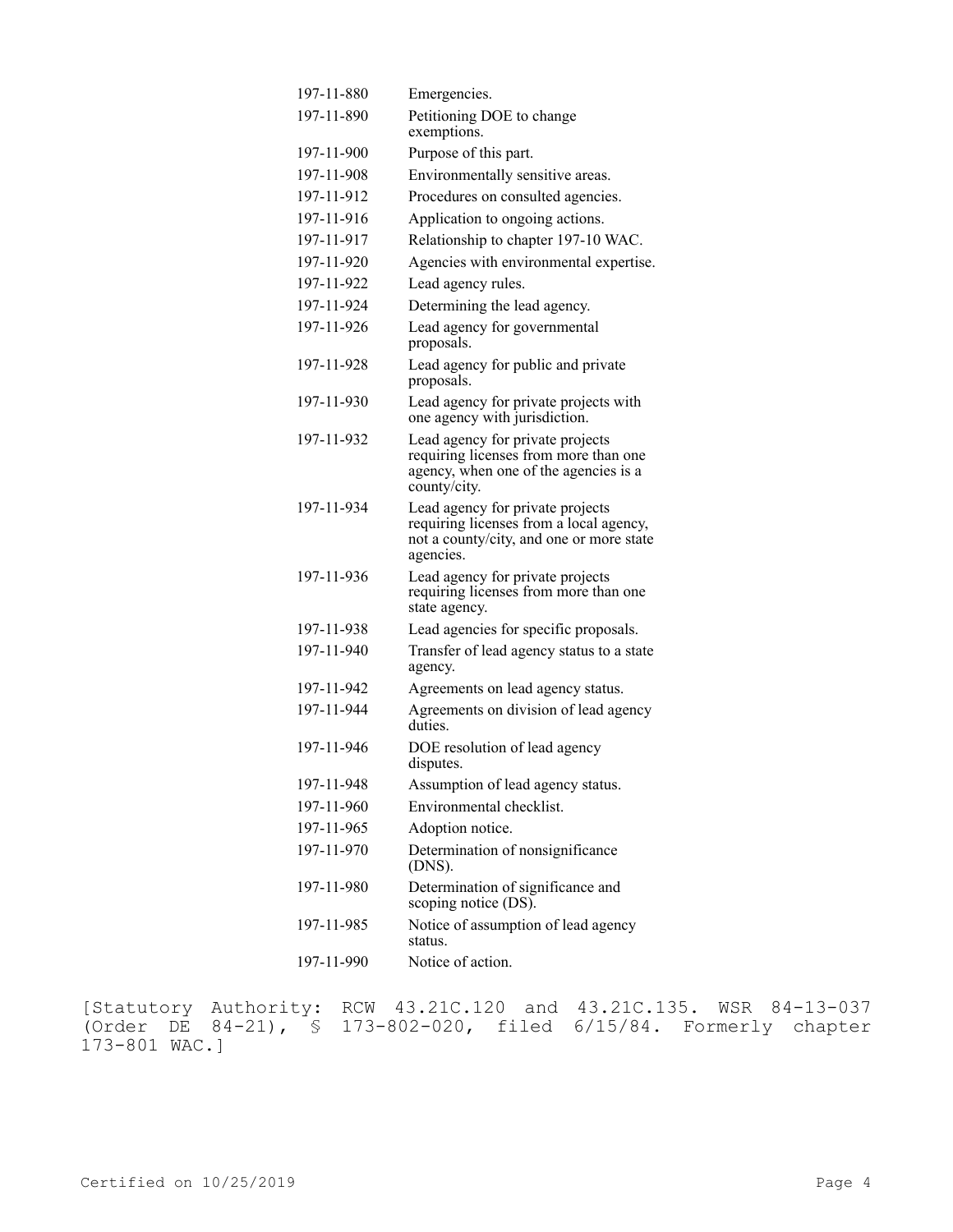**WAC 173-802-030 Purpose.** This chapter implements the statewide rules in chapter 197-11 WAC as they apply to the department of ecology.

[Statutory Authority: RCW 43.21C.120 and 43.21C.135. WSR 84-13-037 (Order DE 84-21), § 173-802-030, filed 6/15/84. Formerly chapter 173-801 WAC.]

**WAC 173-802-040 Additional definitions.** In addition to the definitions contained in WAC 197-11-700 through 197-11-799, the following terms shall have the listed meanings:

(1) "Office" means one of the five offices in the department of ecology supervised by an assistant director.

(2) "Region" means any one of the four regional offices of the department.

(3) "Program" means any one of the department's headquarters sections or divisions that administers a program, such as water quality, water resources, shorelands, and hazardous waste.

[Statutory Authority: RCW 43.21C.120 and 43.21C.135. WSR 84-13-037 (Order DE 84-21), § 173-802-040, filed 6/15/84. Formerly chapter 173-801 WAC.]

**WAC 173-802-050 Designation of responsible official.** Within the department of ecology, the ultimate responsible official is the director. The responsible official for a specific proposal shall be the person who has been delegated signature authority per WAC 173-06-030, unless more than one person has such authority in a proposal; if so, the responsible official shall be either the next higher supervisor common to all involved persons, or any senior professional staff designated by the deputy director.

[Statutory Authority: Chapter 43.21A RCW. WSR 89-11-021 and 90-07-014 (Order 89-6 and 89-6A), § 173-802-050, filed 5/11/89 and 3/13/90, effective 4/13/90. Statutory Authority: RCW 43.21C.120 and 43.21C.135. WSR 84-13-037 (Order DE 84-21), § 173-802-050, filed 6/15/84. Formerly chapter 173-801 WAC.]

**WAC 173-802-060 Additional timing considerations.** (1) Department staff receiving a permit application will determine whether the proposal is an "action" and, if so, whether it is "categorically exempt" from SEPA. If the proposal is an action and is not exempt, the staff person should ask the applicant to complete an environmental checklist. A checklist is not needed if the department and applicant agree an EIS is required, SEPA compliance has been completed, SEPA compliance has been initiated by another agency, or a checklist is included with the application. The applicant should also complete an environmental checklist if the staff person is unsure whether the proposal is exempt.

(2) Department staff receiving a completed permit application and environmental checklist should determine whether WDOE or another agency is SEPA lead agency (see WAC 197-11-050 and 197-11-922 through 197-11-940) within five working days. If WDOE is not the lead agency, the staff person shall send the completed environmental checklist, a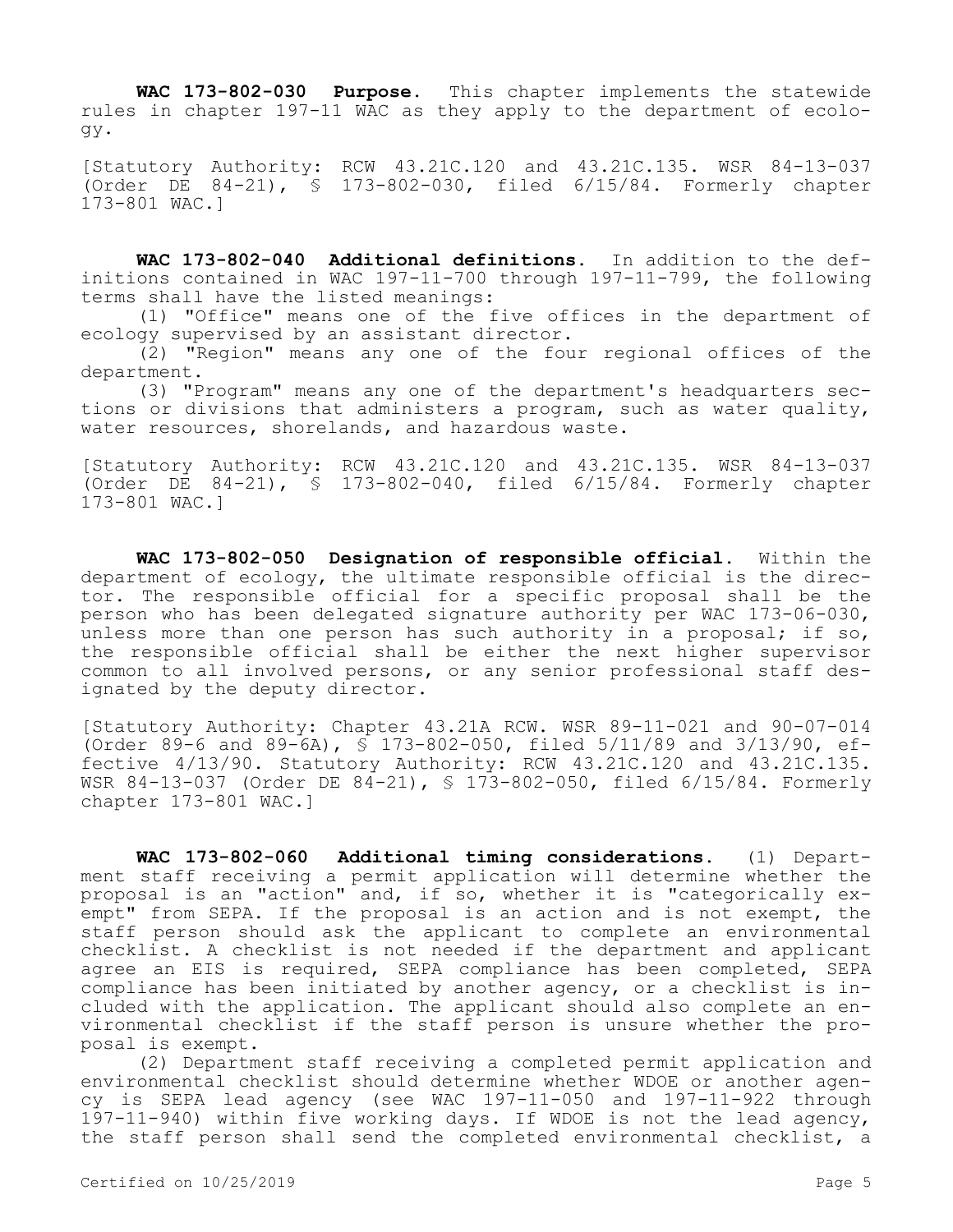copy of the permit application, to the lead agency, and an explanation of the determination to the identified lead agency.

(3) When the department has prepared a draft regulation, the draft EIS or determination of nonsignificance (DNS) shall accompany the draft regulation to the ecological commission for its review.

(4) If the only nonexempt action is department approval of detailed project plans and specifications, an applicant may request that the department complete SEPA compliance before the applicant submits the detailed plans and specifications. If the applicant asks for early environmental review, the department shall complete such review at the final engineering report stage, but not earlier.

(5) Whenever possible, the department shall coordinate the comment periods for environmental documents and the planning documents and/or regulations for which they were written, circulating both documents together.

[Statutory Authority: RCW 43.21C.120 and 43.21C.135. WSR 84-13-037 (Order DE 84-21), § 173-802-060, filed 6/15/84. Formerly chapter 173-801 WAC.]

**WAC 173-802-070 Threshold determination process—Additional considerations.** When reviewing a completed environmental checklist to make the threshold determination, the responsible official or his designee will:

(1) Independently evaluate the responses of the applicant and note comments, concerns, corrections, or new information in the right margin of the checklist.

(2) Conduct the initial review of the checklist and any supporting documents without requiring additional information from the applicant.

[Statutory Authority: RCW 43.21C.120 and 43.21C.135. WSR 84-13-037 (Order DE 84-21), § 173-802-070, filed 6/15/84. Formerly chapter 173-801 WAC.]

**WAC 173-802-080 Mitigated DNS.** (1) An applicant may ask the department whether issuance of a DS is likely for a proposal. This request for early notice must:

(a) Be written;

(b) Follow submission of a permit application and environmental checklist for a nonexempt proposal for which the department is lead agency; and

(c) Precede the department's actual threshold determination for the proposal.

(2) The responsible official or his designee shall respond to the request within ten working days of receipt of the letter; the response shall:

(a) Be written;

(b) State whether the department is considering issuance of a DS;

(c) Indicate the general or specific area(s) of concern that led the department to consider a DS; and

(d) State that the applicant may change or clarify the proposal to mitigate the impacts indicated in the letter, revising the environ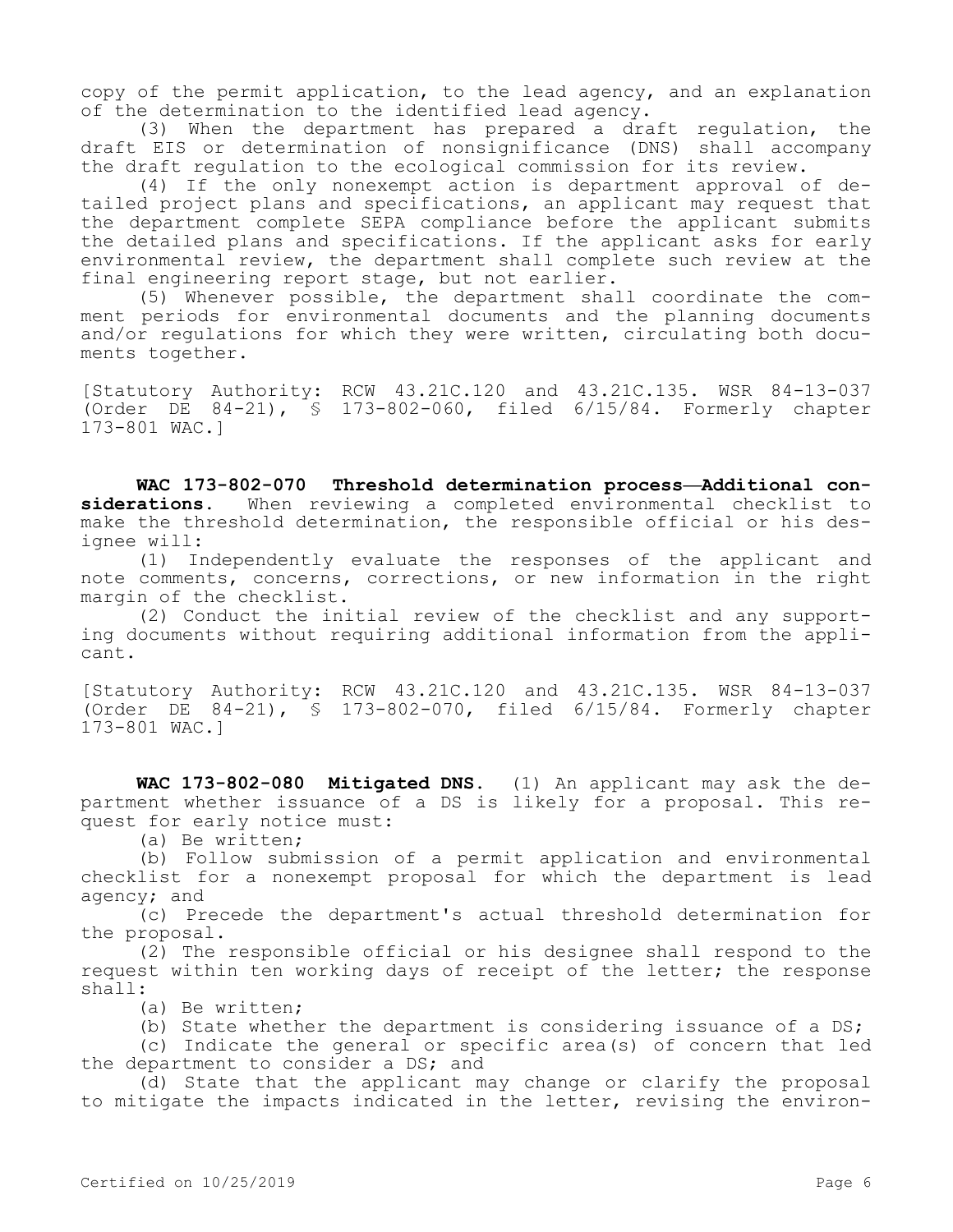mental checklist as necessary to reflect the changes or clarifications.

(3) The department shall not continue with the threshold determination until after receiving a written response from the applicant changing or clarifying the proposal or asking that the threshold determination be based on the original proposal.

(4) If the applicant submits a changed or clarified proposal, along with a revised environmental checklist, the department will make its threshold determination based on the changed or clarified proposal.

(a) If the department's response to the request for early notice indicated specific mitigation measures that would remove all probable significant adverse environmental impacts, and the applicant changes or clarifies the proposal to include all of those specific mitigation measures, the department shall issue a determination of nonsignificance and circulate the DNS for comments as in WAC 197-11-350(2).

(b) If the department indicated general or specific areas of concern, but did not indicate specific mitigation measures that would allow it to issue a DNS, the department shall determine if the changed or clarified proposal may have a probable significant environmental impact, issuing a DNS or DS as appropriate.

(5) The department may specify mitigation measures that would allow it to issue a DNS without a request for early notice from an applicant. If it does so, and the applicant changes or clarifies the proposal to include those measures, the department shall issue a DNS and circulate it for review under WAC 197-11-350(2).

(6) When an applicant changes or clarifies the proposal, the clarifications or changes may be included in written attachments to the documents already submitted. If the environmental checklist and supporting documents would be difficult to read and/or understand because of the need to read them in conjunction with the attachment(s), the department may require the applicant to submit a new checklist.

(7) The department may change or clarify features of its own proposals before making the threshold determination.

(8) The department's written response under subsection (2) of this section shall not be construed as a determination of significance. In addition, preliminary discussion of clarification of or changes to a proposal, as opposed to a written request for early notice, shall not bind the department to consider the clarifications or changes in its threshold determination.

(9) When an applicant submits a changed or clarified proposal pursuant to this section, it shall be considered part of the applicant's application for a permit or other approval for all purposes, including enforcement of the permit or other approval. Unless the department's decision expressly states otherwise, when a mitigated DNS is issued for a proposal, any decision approving the proposal shall be based on the proposal as changed or clarified pursuant to this section.

[Statutory Authority: RCW 43.21C.120 and 43.21C.135. WSR 84-13-037 (Order DE 84-21), § 173-802-080, filed 6/15/84. Formerly chapter 173-801 WAC.]

**WAC 173-802-090 EIS preparation.** (1) Preparation of draft and final EISs and SEISs is the responsibility of the environmental review section. Before the department issues an EIS, the responsible official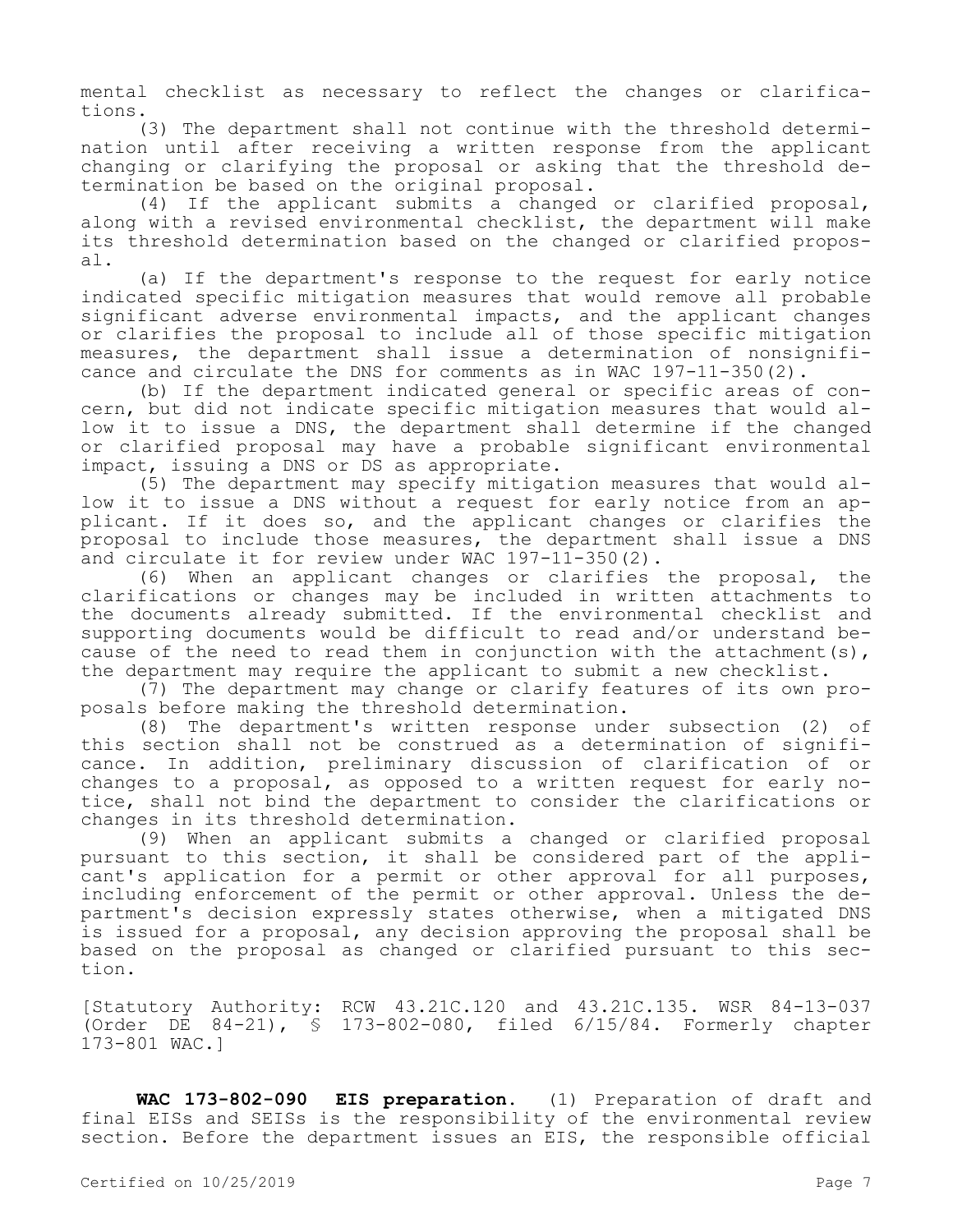shall be satisfied that it complies with these rules and chapter 197-11 WAC.

(2) The department normally will prepare its own draft and final EISs. It may require an applicant to provide information that the department does not possess, including specific investigations. However, the applicant is not required to supply information that is not required under these rules.

(3) If the department would be unable to prepare a draft and/or final EIS due to its commitments or other constraints or when a local agency transfers lead agency status to the department under WAC 197-11-940, the department may allow an applicant the following option for preparation of the draft and/or final EIS for the applicant's proposal:

(a) The department retains a mutually agreed upon and independent outside party to prepare the document.

(b) The applicant and the department agree upon a method of funding in which the applicant will bear the expense of the EIS preparation, but the consultant will work directly for the department.

(c) The outside party will prepare the document under the supervision of the environmental review section and the responsible official.

(d) Normally, the department will print and distribute the documents.

(4) Whenever someone other than the department prepares a draft or final EIS, the department shall:

(a) Direct the areas of research and examination to be undertaken and the content and organization of the document.

(b) Initiate and coordinate scoping, ensuring that the individual preparing the EIS receives all substantive information submitted by any agency or person.

(c) Assist in obtaining information on file with another agency that is needed by the person preparing the EIS.

(d) Allow the person preparing the EIS access to department records relating to the EIS (under chapter 42.17 RCW—Public disclosure and public records law).

[Statutory Authority: RCW 43.21C.120 and 43.21C.135. WSR 84-13-037 (Order DE 84-21), § 173-802-090, filed 6/15/84. Formerly chapter 173-801 WAC.]

**WAC 173-802-100 Public notice requirements.** (1) The department shall give public notice when issuing a DNS under WAC 197-11-350(2), a scoping notice under WAC 173-802-090, or a draft EIS under WAC 197-11-455.

(2) Whenever possible, the department shall integrate the public notice required under this section with existing notice procedures for the department's permit or approval required for the proposal.

(a) When more than one permit or approval required from the department has public notice requirements, the notice procedures that would reach the widest audience should be used, if possible.

(b) If the public notice requirements for the permit or approval must be completed at a specific time in the permitting process and that timing does not coincide with the timing requirements for SEPA public notice, the department must use one or more public notice methods in subsection (4) of this section.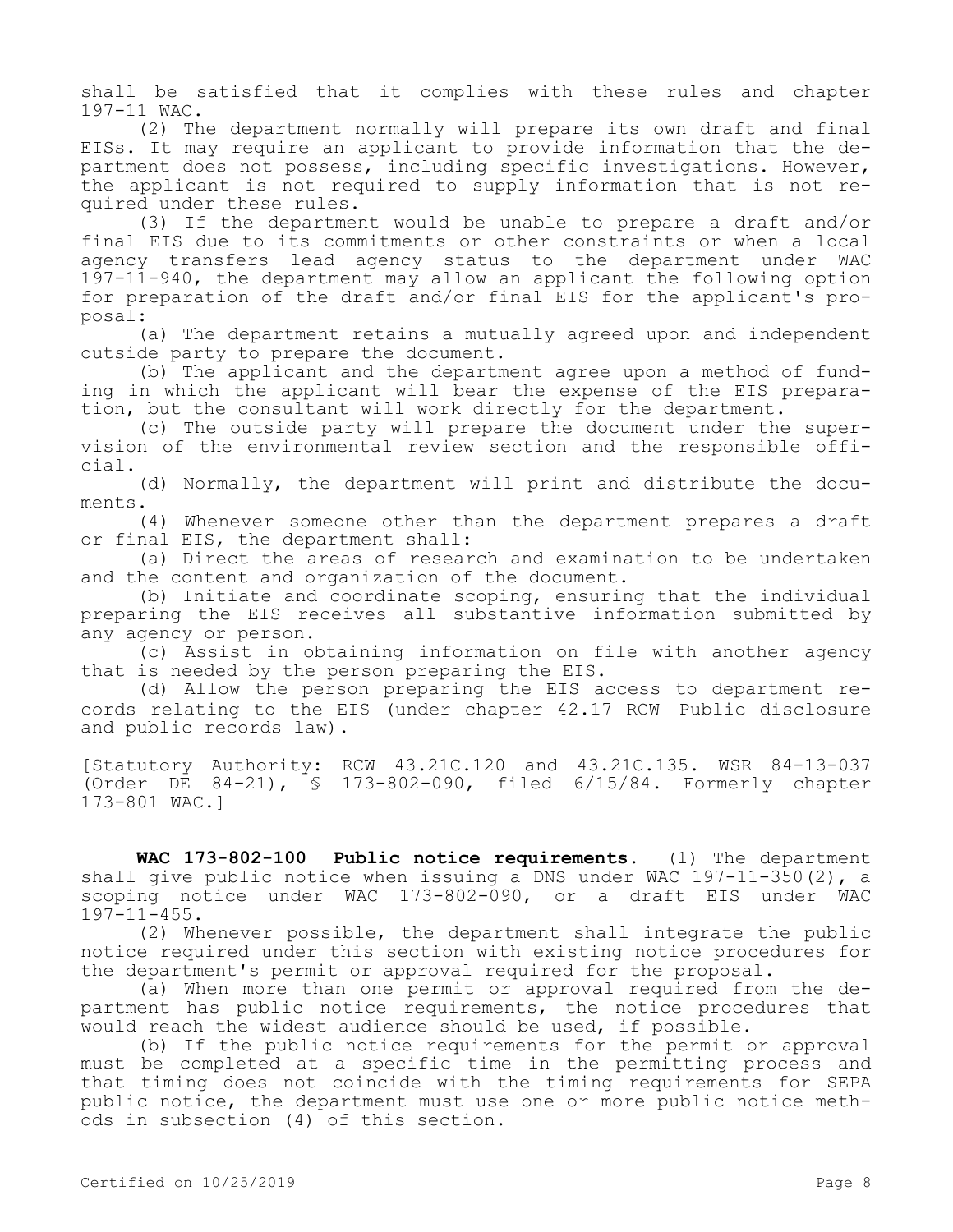(c) If there are no public notice requirements for any of the permits/approvals required for a proposal, the department must use one or more public notice methods in subsection (4) of this section.

(3) The department may require an applicant to perform the public notice requirement at his or her expense.

(4) The department shall use one or more of the following methods of public notice, taking into consideration the geographic area affected by the proposal, the size and complexity of the proposal, the public notice requirements for the permit or approval required from the department, public interest expressed in the proposal, and whether the proposal is a project or regulation:

(a) Mailing to persons or groups who have expressed interest in the proposal, that type of proposal, or proposals in the geographic area in which the proposal will be implemented if approved;

(b) Publication in a newspaper of general circulation in the area in which the proposal will be implemented; and/or

(c) Posting the property, for site-specific proposals.

[Statutory Authority: RCW 43.21C.120 and 43.21C.135. WSR 84-13-037 (Order DE 84-21), § 173-802-100, filed 6/15/84. Formerly chapter 173-801 WAC.]

**WAC 173-802-110 Policies and procedures for conditioning or denying permits or other approvals.** (1)(a) The overriding policy of the department of ecology is to avoid or mitigate adverse environmental impacts which may result from the department's decisions.

(b) The department of ecology shall use all practicable means, consistent with other essential considerations of state policy, to improve and coordinate plans, functions, programs, and resources to the end that the state and its citizens may:

(i) Fulfill the responsibilities of each generation as trustee of the environment for succeeding generations;

(ii) Assure for all people of Washington safe, healthful, productive, and aesthetically and culturally pleasing surroundings;

(iii) Attain the widest range of beneficial uses of the environment without degradation, risk to health or safety, or other undesirable and unintended consequences;

(iv) Preserve important historic, cultural, and natural aspects of our national heritage;

(v) Maintain, wherever possible, an environment which supports diversity and variety of individual choice;

(vi) Achieve a balance between population and resource use which will permit high standards of living and a wide sharing of life's amenities; and

(vii) Enhance the quality of renewable resources and approach the maximum attainable recycling of depletable resources.

(c) The department recognizes that each person has a fundamental and inalienable right to a healthful environment and that each person has a responsibility to contribute to the preservation and enhancement of the environment.

(d) The department shall ensure that presently unquantified environmental amenities and values will be given appropriate consideration in decision making along with economic and technical considerations.

(2)(a) When the environmental document for a proposal shows it will cause significant adverse impacts that the proponent does not plan to mitigate, the responsible official shall consider whether: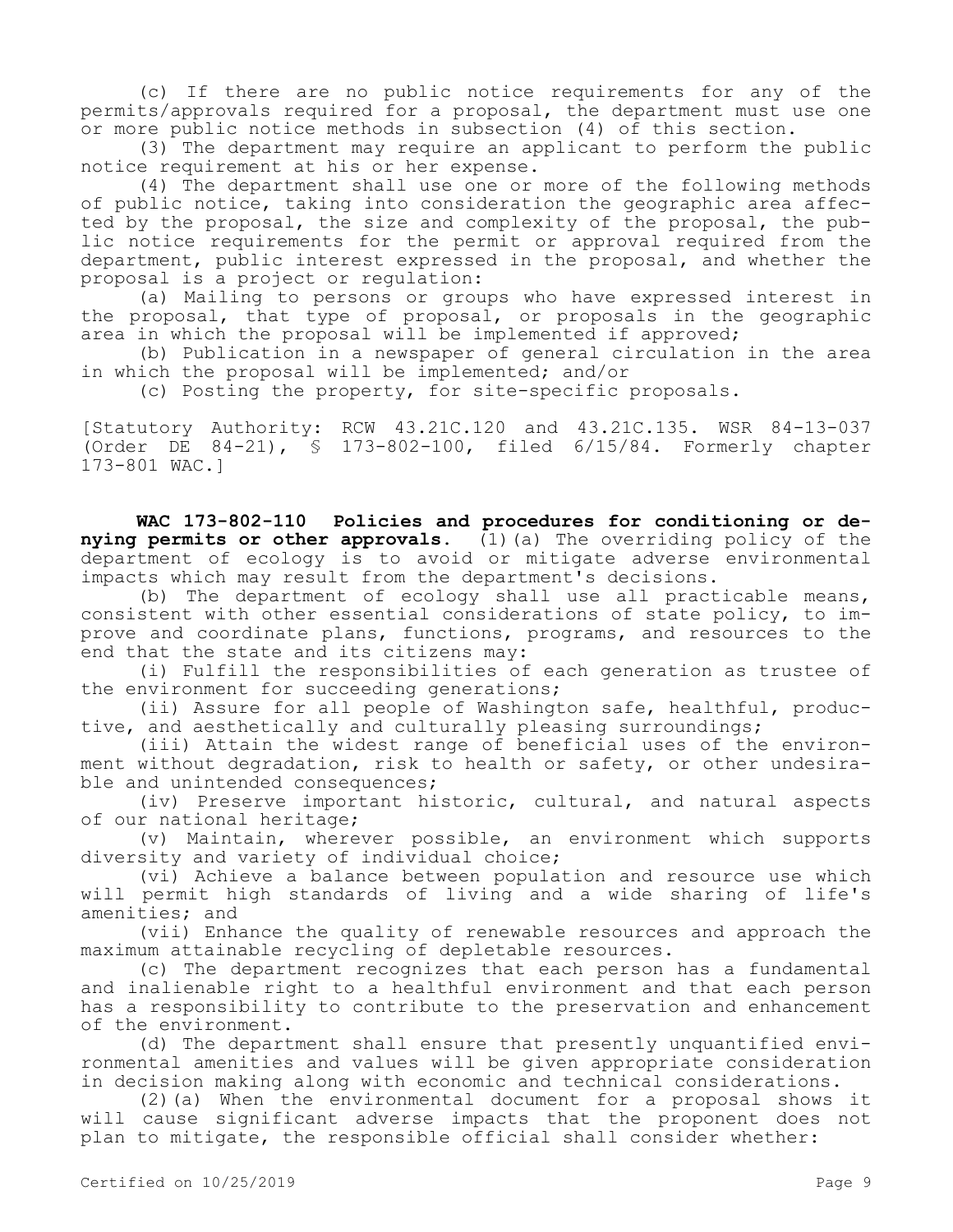(i) The environmental document identified mitigation measures that are reasonable and capable of being accomplished;

(ii) Other local, state, or federal requirements and enforcement would mitigate the significant adverse environmental impacts; and

(iii) Reasonable mitigation measures are sufficient to mitigate the significant adverse impacts.

(b) The responsible official may:

(i) Condition the approval for a proposal if mitigation measures are reasonable and capable of being accomplished and the proposal is inconsistent with the policies in subsection (1) of this section.

(ii) Deny the permit or approval for a proposal if reasonable mitigation measures are insufficient to mitigate significant adverse environmental impacts and the proposal is inconsistent with the policies in subsection (1) of this section.

(c) The procedures in WAC 197-11-660 must also be followed when conditioning or denying permits or other approvals.

[Statutory Authority: RCW 43.21C.120 and 43.21C.135. WSR 84-13-037 (Order DE 84-21), § 173-802-110, filed 6/15/84. Formerly chapter 173-801 WAC.]

**WAC 173-802-120 Environmentally sensitive areas.** (1) In determining whether a proposal is exempt from SEPA, the department shall respect "environmentally sensitive area" designations made by local governments under WAC 197-11-908.

(2) The department shall maintain files of the maps and SEPA procedures that cities/counties must send to the department under WAC 197-11-908. The department shall allow the public, groups, and agencies to review these SEPA procedures and maps during normal business hours.

[Statutory Authority: RCW 43.21C.120 and 43.21C.135. WSR 84-13-037 (Order DE 84-21), § 173-802-120, filed 6/15/84. Formerly chapter 173-801 WAC.]

**WAC 173-802-130 Threshold levels adopted by cities/counties.**  (1) In determining whether a proposal is exempt from SEPA, the department shall respect the threshold levels adopted by cities/counties under WAC 197-11-800(1).

(2) The department shall maintain files of the SEPA procedures that cities/counties must send to the department under WAC 197-11-800 (1)(c). The department shall allow the public, groups, and agencies access to these SEPA procedures during normal business hours.

[Statutory Authority: RCW 43.21C.120 and 43.21C.135. WSR 84-13-037 (Order DE 84-21), § 173-802-130, filed 6/15/84. Formerly chapter 173-801 WAC.]

**WAC 173-802-140 Responsibilities of individuals and work units within the department.** (1) The environmental review section of the department shall be responsible for the following:

(a) Coordinating agency activities to comply with SEPA, encouraging consistency in SEPA compliance among all regions and programs.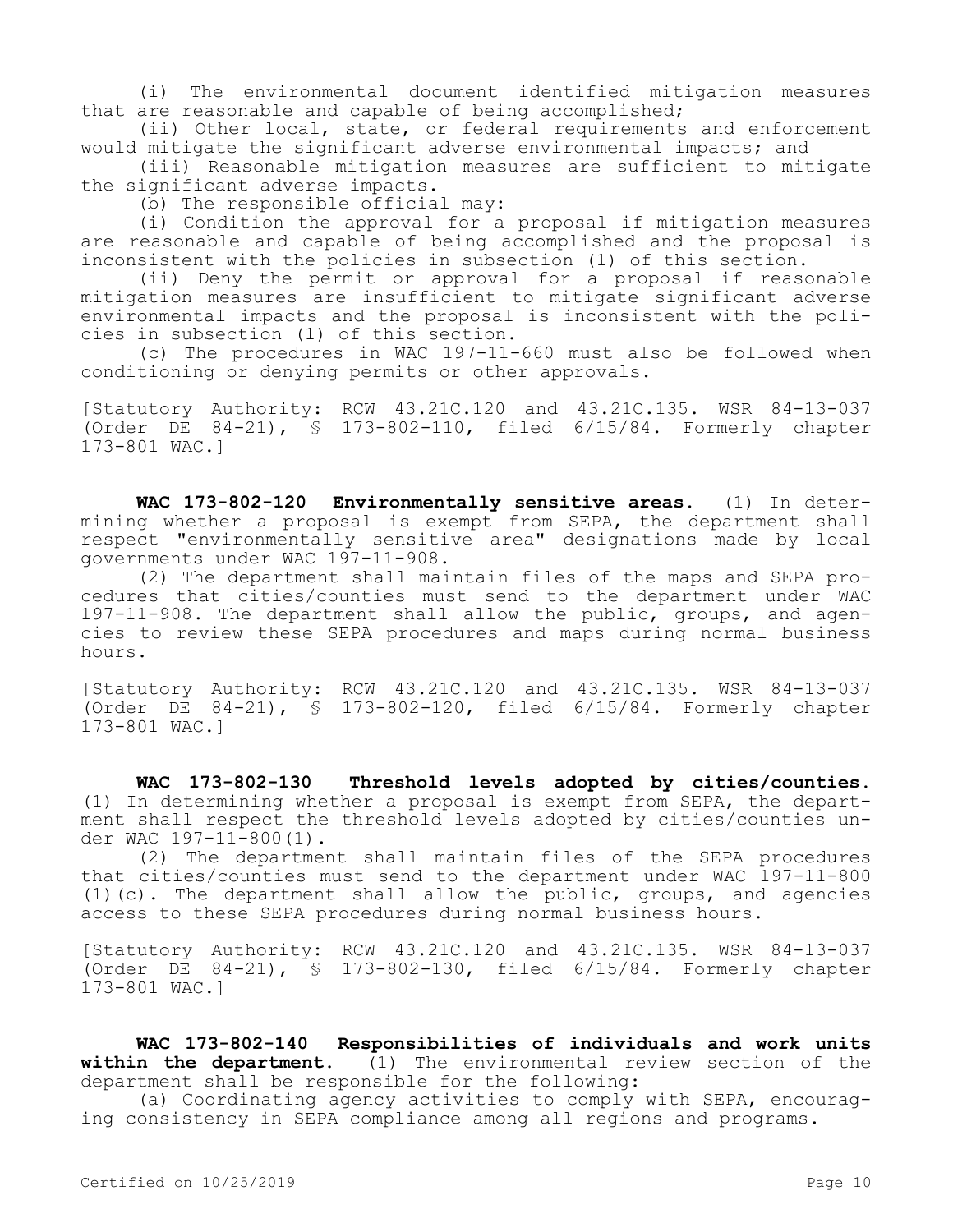(b) Providing information and guidance on SEPA and the SEPA rules to department staff, agencies, groups, and citizens.

(c) Receiving all SEPA documents sent to the department for review and comment, distributing documents and coordinating review with appropriate regions and programs, preparing the department's response, ensuring a timely response, and requesting extensions to the comment period of an EIS, when needed.

(d) Preparing and publishing the SEPA register weekly as required under WAC 197-11-508.

(e) Maintaining the department's files for EISs, DNSs, scoping notices, and notices of action sent to the department under SEPA and the SEPA rules.

(f) Maintaining files for the city/county SEPA procedures designating environmentally sensitive areas and flexible thresholds and making the information available to department staff and the public.

(g) Writing and/or coordinating EIS preparation, including scoping and the scoping notice, making sure to work with appropriate regions and programs.

(h) Preparing for, coordinating, and presenting annual SEPA workshops and publishing an annual SEPA handbook.

(i) Publishing and distributing the SEPA rules and amending the SEPA rules, as necessary.

(j) Responding to petitions for changes in exemptions from SEPA.

(k) Responding to petitions to resolve lead agency disputes.

(l) Fulfilling the department's other general responsibilities under SEPA and the SEPA rules.

(2) Regional offices and programs of the department shall be responsible for the following:

(a) Determining whether their decision on a permit or other approval, program, policy, plan, or regulation is an "action" under SEPA and, if so, whether it is exempt from SEPA's requirements (the first department official contacted may make these determinations).

(b) Determining whether WDOE or another agency is SEPA lead agency, contacting the environmental review section if there is a question about which agency is the lead agency.

(c) Making the threshold determination (made by the responsible official, see WAC 173-802-050).

(i) Issuing a determination of nonsignificance, if appropriate (issued by responsible official) and ensuring compliance with the public notice requirements of WAC 173-802-100; or

(ii) Contacting the environmental review section if a determination of significance is appropriate.

(d) Reviewing SEPA documents and submitting comments to the environmental review section in a timely fashion, recognizing that SEPA and the SEPA rules impose strict time limits on commenting.

(e) Working with the environmental review section on preparation of EISs.

(f) Ensuring that permit decisions are consistent with the final EIS and DNS.

[Statutory Authority: RCW 43.21C.120 and 43.21C.135. WSR 84-13-037 (Order DE 84-21), § 173-802-140, filed 6/15/84. Formerly chapter 173-801 WAC.]